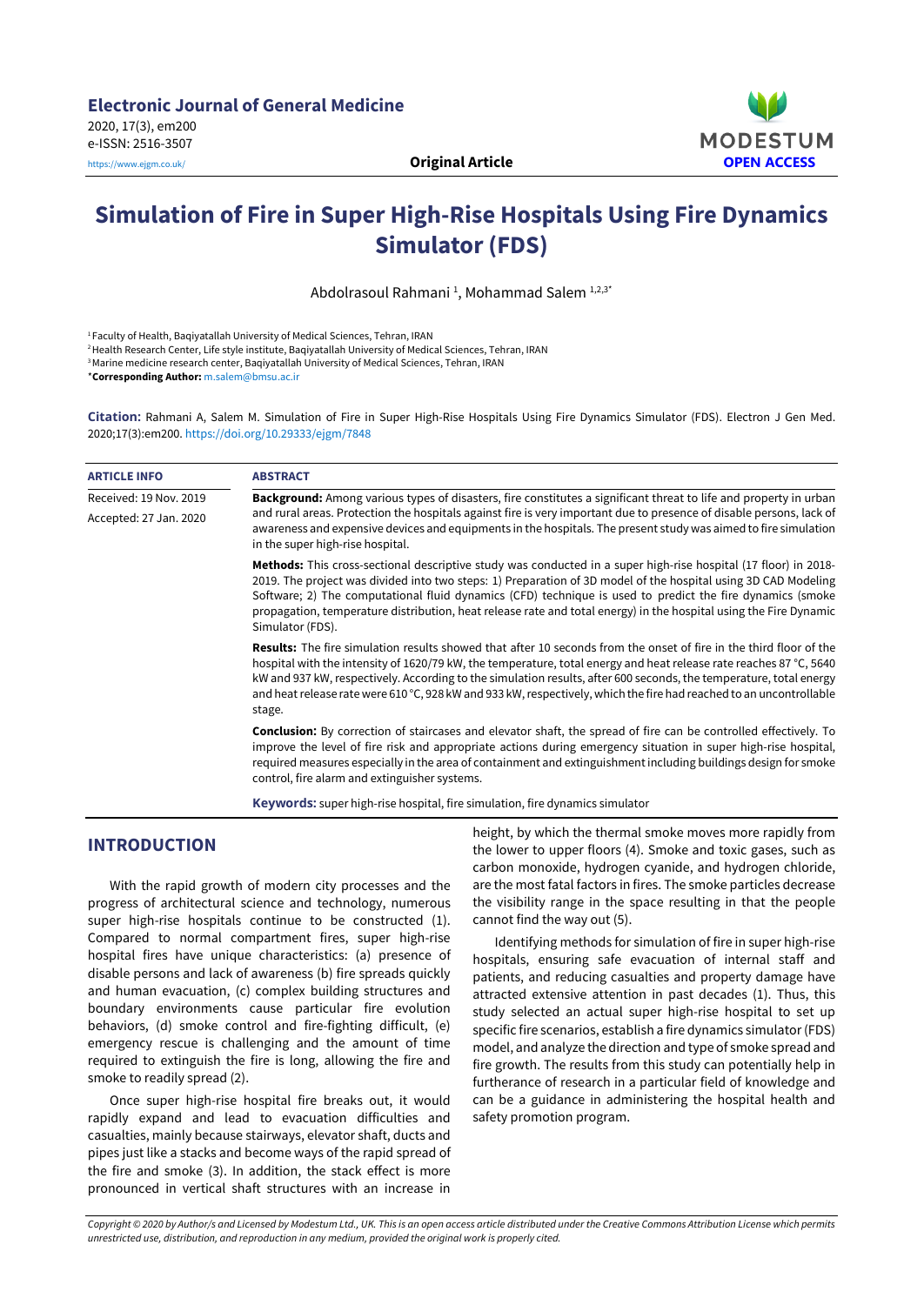

**Figure 1.** Drawing 3D model of hospital building by 3D CAD Modeling Software



**Figure 2.** Drawing 3D model of elevator and stairwell by 3D CAD Modeling Software

# **METHODS**

This cross-sectional descriptive study was conducted in a super high-rise hospital (17 floor) in 2018-2019. The project was divided into three steps:

### **Building Overview and Preparation of 3D model**

The research object of this study was the super high-rise hospitals, located in Tehran, Iran. The building has an approximate height of 52 m, with a total floor area of 60,000 m<sup>2</sup>, a building area of 50,000  $m<sup>2</sup>$  for 14 stories above ground level, and a building area of  $9,720 \text{ m}^2$  for 3 stories located underground. The building consists of a steel-reinforced concrete frame reinforcing a concrete core-tube structure. **Figure 1** shows a model of the whole building based on the 3D computer aided design (CAD). However, to save computational cost and enhance the simulation accuracy, a simplified model was applied in this paper, presented in **Figure 2**, simulating the elevator and stairwell of a 17-story high rise hospital with a height of 52 m.

#### **Fire Dynamics Simulator(FDS)**

The present study is based on the computational fluid dynamics (CFD) technique using Fire dynamic simulator (FDS,v.5). This code was developed and published by the National Institute of Standards and Technologies (NIST), U.S. Department of Commerce (6). The FDS is a large-eddy simulation (LES) code used to model low-mach flows driven by combustion heat release and buoyancy. The core algorithm of FDS is an explicit predictor-corrector scheme, second-order accurate in space and time. It solves numerically a form of the Navier-Stokes equations appropriate for low-speed (Ma < 0.3), thermally-driven flow with an emphasis on smoke and heat transport from fires. The formulation of the equations and the numerical algorithm are contained in the FDS Technical Reference Guide (7). Verification and Validation of the model are discussed in the FDS Verification (8) and Validation (9) Guides. Smokeview (SMV) is a visualization program used to display the output of FDS and consolidated fire and smoke transport (CFAST) simulations.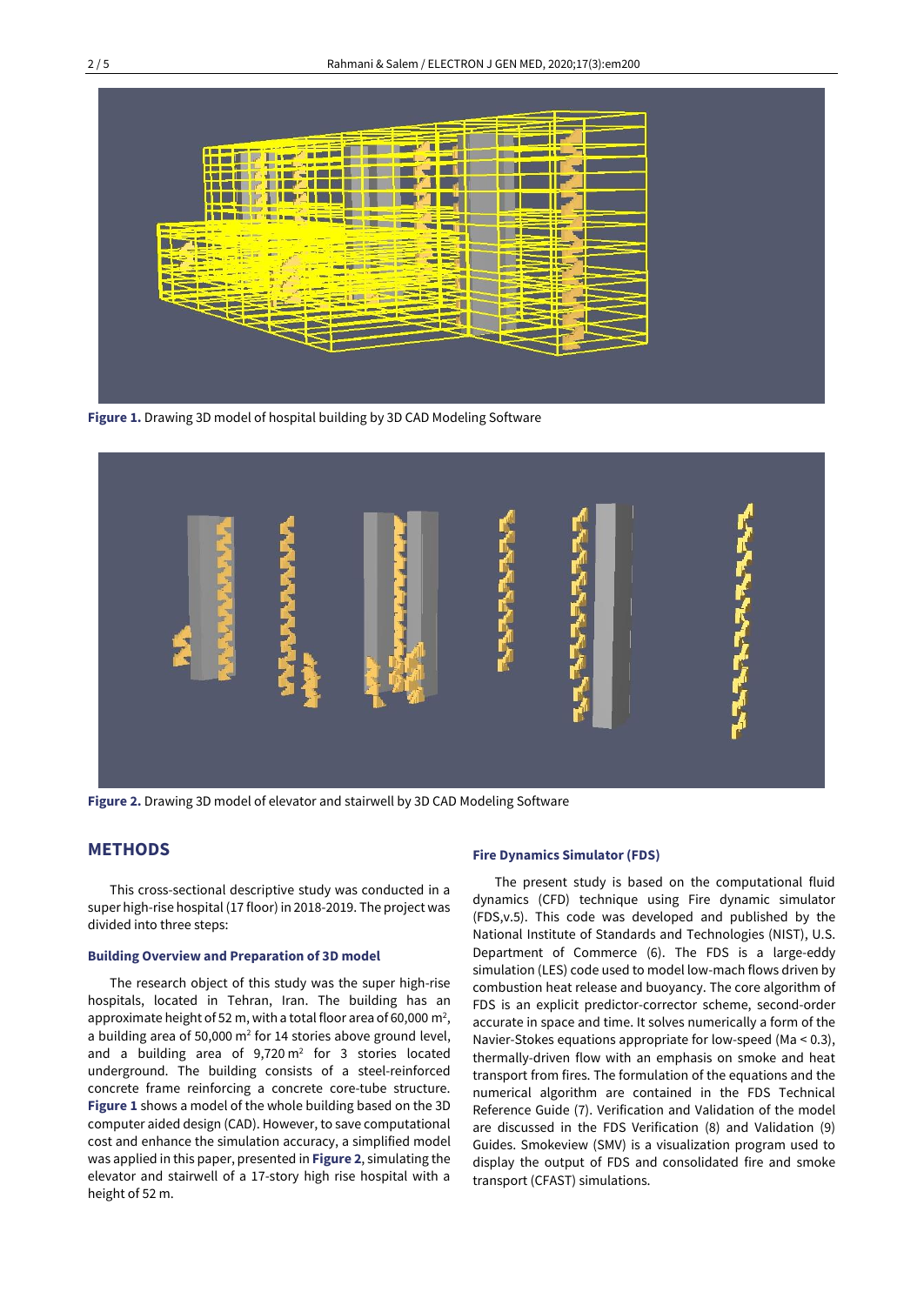

**Figure 3.** The super high-rise hospital structure model used in FDS

#### **Table 1.** Hospital fire information

| Time (Second) | Temperature (°C) | <b>Q_TOTAL (kW)</b> | HRR (kW) |
|---------------|------------------|---------------------|----------|
| 0.61          | 30               | 1620                | 51.64    |
|               | 30               | 4000                | 393      |
| 100           | 245              | 4290                | 940      |
| 200           | 296              | 3190                | 937      |
| 300           | 370              | 2350                | 939      |
| 400           | 430              | 1730                | 936      |
| 600           | 610              | 928                 | 933      |

### **Fire Simulation**

Hospital fires, with same areas as that in the tests, were set as fire sources. Prior to the simulation, a model should be built. Then, a train of grids should be set and divided into basic units according to the grid independence; therefore, a reliable gridset can be obtained. Thereafter, general fire parameters, such as the heat release rate (HRR), smoke concentration, visibility, velocity, and temperature can be monitored and outputted after the computation, which is mainly based on viscous fluid equations, i.e., the Navier–Stokes equations (10). The heat outputs of these hospital fires were set according to the heat release rate per unit area (HRRPUA) in FDS.

# **RESULTS**

According to the setting of the fire scenario, typical scenario were selected for use in the analysis of the simulation results. The building structure model in the FDS is displayed in **Figure 3**.

The fire simulation results showed that after 10 seconds from the onset of fire in the third floor of the hospital with the intensity of 1620/79 kW, the temperature, total energy and heat release rate reaches 87 °C, 5640 kW and 937 kW, respectively. According to the simulation results, after 600 seconds, the temperature, total energy and heat release rate were 610 °C, 928 kW and 933 kW, respectively, which the fire had reached to

an uncontrollable stage. The descriptive information on fire parameters of the studied super high-rise hospital was presented in **Table 1**.

The rate of smoke spreading was exceptionally high, with an adjacent open area being affected almost every 50 s. At 60 s, the smoke had filled the entire room and spread to the top of the outside aisle, whereas visibility in the room exceeded the visual distance of a person. At 216 s, the smoke spread to the view of the west side of the building and gathered at the top of the staircase, further threatening safety evacuation of personnel. At 600 s, the smoke filled the entire space of super high-rise hospital, and all areas were invisible, which seriously affected the normal actions of the personnel. **Figures 4**, **5** and **6** shows the smoke spread in the hospital building in 60 s, 216 s and 600 s, respectively. The fire spread fast in vertical direction.

# **DISCUSSION**

In this study, fire simulation in super high-rise hospital was investigated. As the fire occurred in a room in the hospital, smoke, temperature, heat release rate and total energy promptly augmented the space, and the smoke spread along various gaps to other areas. During this process, the fire and smoke spreading in vertical direction has two main ways: one is the elevator shaft and the other is the staircase. Taking measures to control the two ways in fire course, the spread of fire can be controlled effectively.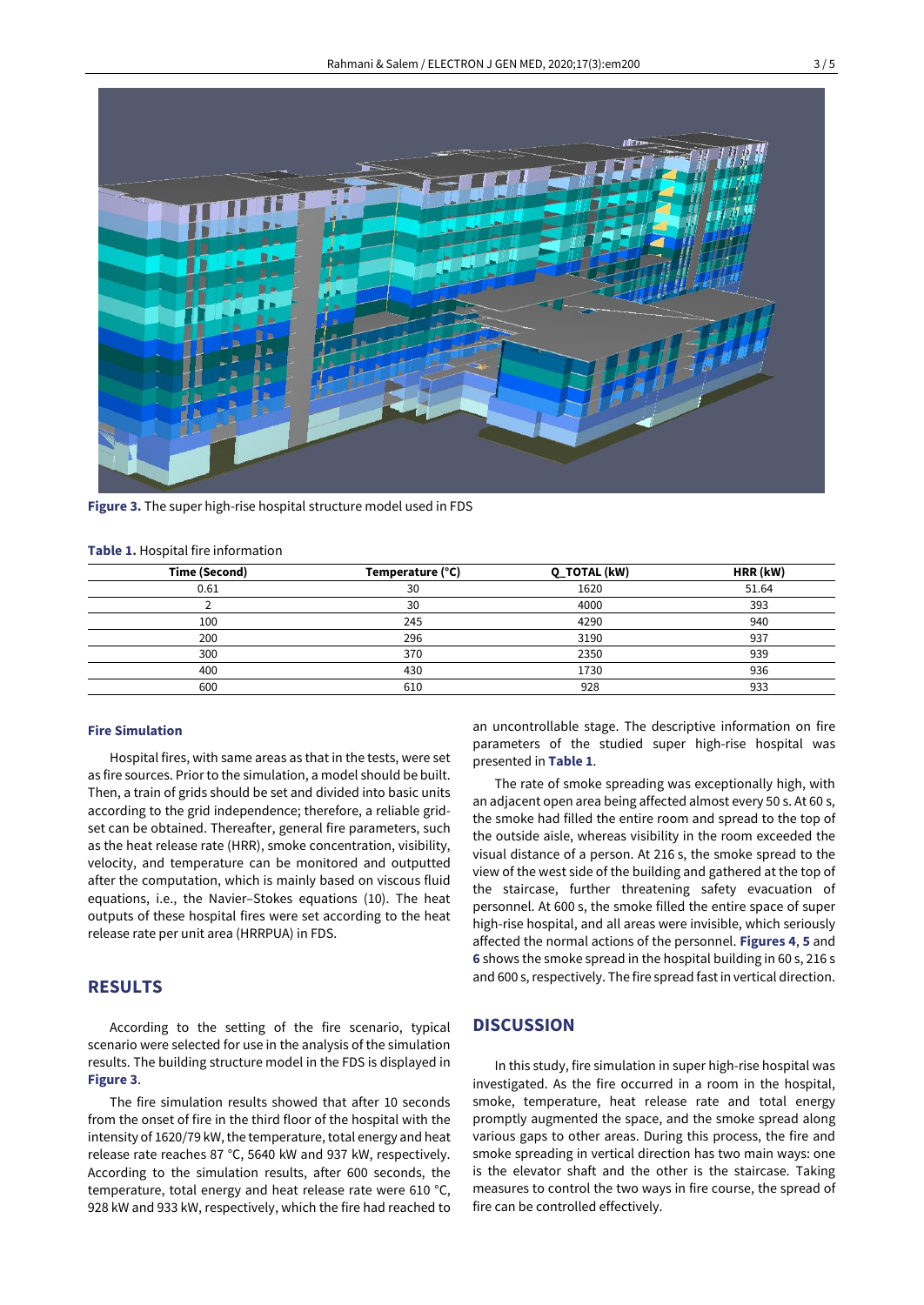

**Figure 4.** Fire simulation in the super high-rise hospital structure in 60 s



**Figure 5.** Fire simulation in the super high-rise hospital structure in 216 s



**Figure 6.** Fire simulation in the super high-rise hospital structure in 600 s